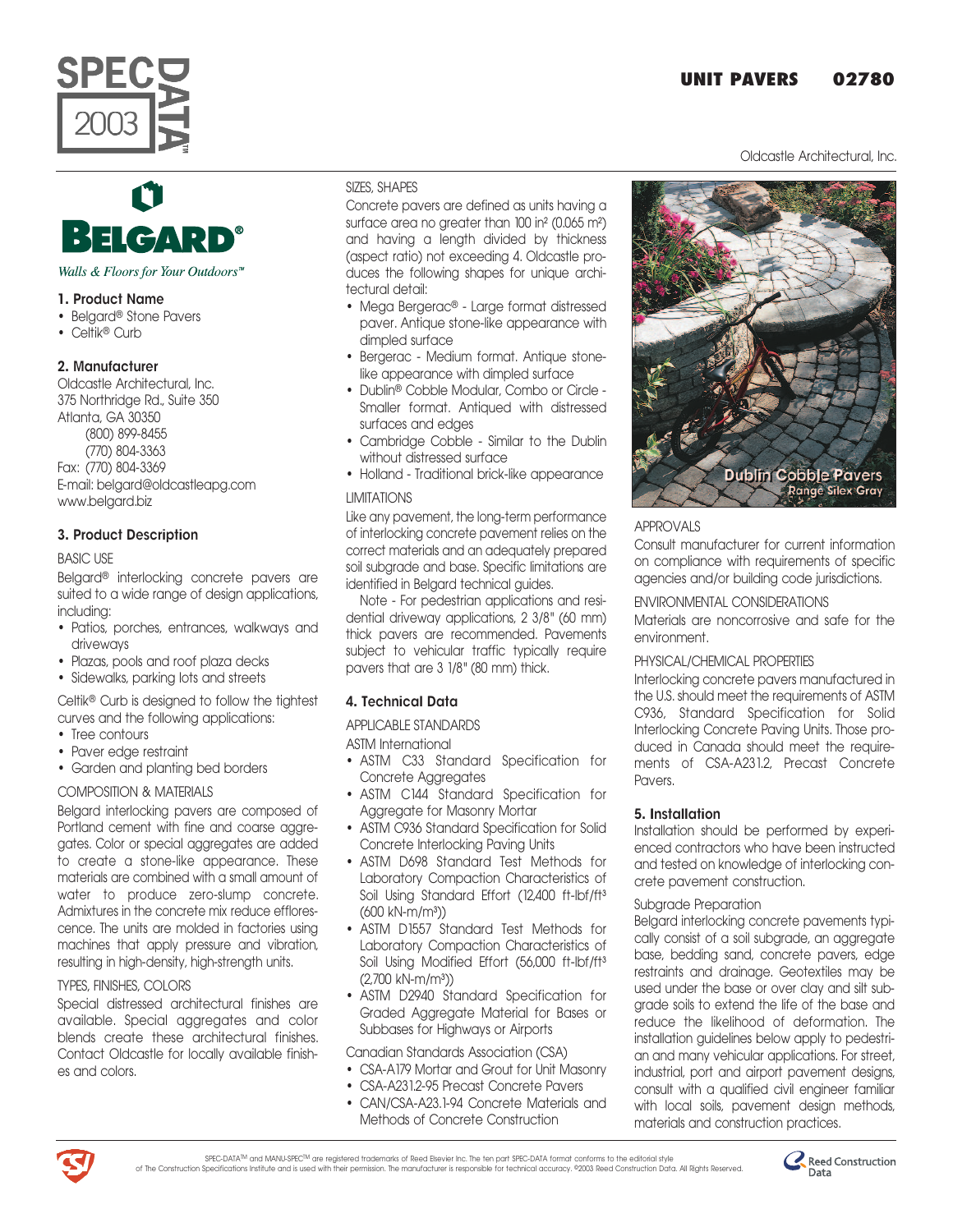# **UNIT PAVERS 02780**



Once excavation and grading are complete, compact the soil subgrade prior to placing the geotextile (if applicable) and aggregate base. Soil compaction should be at least 98% Proctor density (per ASTM D698) for pedestrian areas, and at least 98% modified Proctor density (per ASTM D1557) for areas under continual traffic. Some soils may not achieve these levels of density and compaction due to a low bearing capacity or from continual moisture. If such soils are under a base that will receive constant vehicular traffic, the soils may need to be stabilized or have drainage designed to remove excess water.

# Base Material Preparation

Aggregate base materials should conform to those used under asphalt. If no local standards exist, then requirements for aggregate base in ASTM D2940 are recommended. The thickness of the base depends on the strength of the soil, drainage, climate and traffic loads.

Base thickness under asphalt can typically be used under interlocking concrete pavers. Aggregate bases for patios and walks are 4" - 6" (100 - 150 mm), driveways 6" - 8" (150 - 200 mm), and streets 8" (200 mm) or greater thickness. These thicknesses may be adjusted according to climate, site conditions and traffic. The base should be compacted in maximum 6" (150 mm) lifts. The aggregate base should be compacted to at least 98% Proctor density for patios, walkways and residential driveways. Compaction next to curbs, utility structures, lamp base and other protrusions in the pavement is essential to minimize settlement.

Site inspection and testing of the compacted soil and base materials are recommended to ensure that compaction requirements have been met. Compacted base materials stabilized with asphalt or cement may be used in heavy load applications or over weak soil subgrades. The finished surface of the compacted base should have tolerance of  $\pm$  3/8" ( $\pm$  10 mm) over 10' (3 m).

## Bedding Sand

Bedding sand should conform to the grading requirements of ASTM C33 or CSA A23.1. Do not use mason sand. Stone dust or waste screenings should not be used, as they can have an excessive amount of material passing the No. 200 (0.075 mm) sieve. The sand should be screeded to a consistent, even thickness between 1" and 1 1/2" (25 and 40 mm).

Do not use the sand to fill depressions in the base since these eventually will be reflected in the surface of the finished pavement. Fill any depressions with base material and compact. Geotextile may be applied under the bedding sand adjacent to curbs, roof parapets, drains, utility structures and over asphalt or cement-stabilized bases to prevent migration of the bedding sand into joints or cracks. When applied in these locations, the fabric should be turned up against vertical surfaces to contain the bedding sand.

# Shapes and Patterns

The concrete pavers' shape determines the type of laying patterns. Forty-five and 90 degree herringbone patterns are recommended in areas subject to continual vehicular traffic. They will give the maximum interlock and structural performance. Some patterns have "edge" pavers specifically designed to fit against the edge restraints. Concrete pavers can be cut with a splitter or masonry saw to fit along the edge of the pavement. For driveways, parking lots and streets, cut pavers no smaller than one-third of a unit are recommended in areas exposed to tire traffic.

#### Compaction

Once the pavers are placed in their specified pattern(s), they are compacted into the bedding sand with a plate compactor. The compactor should have a minimum force of 4000 lb (18 kN) and frequency of 75 - 100 Hz. After the pavers are compacted, sand is swept and vibrated into the joints until they are full. Joint sand should conform to the grading requirements of ASTM C144 or CSA-A179. The coarser bedding sand can be used in the Oldcastle Architectural, Inc.

joints also, but extra effort may be required in sweeping and compaction to fill the joints. All pavers within 3' (1 m) of unfinished edges should have the joints full and be compacted at the end of each day.

## Edge Restraints

Edge restraints around interlocking concrete pavement are essential to their performance. They hold the pavers and sand together, enabling the system to remain interlocked. For walks, patios and driveways, edge restraints can be Celtik Curb, steel, aluminum, troweled (hidden) concrete curb (recommended for nonfreeze/thaw climates), or plastic edging specifically designed for concrete pavers. Formed or precast concrete restraints are required for crosswalks, parking lots, drives, streets, and industrial, port and airport pavements.

Precast concrete and cut stone curbs are suitable for streets, drives and parking lots. Edge restraints are typically placed before installing the bedding sand and concrete pavers. Some edge restraints such as Celtik Curb, plastic, steel and aluminum can be installed after placing the concrete pavers. Surface and subsurface drainage should conform to that used for any other flexible pavement.

# Roof Plaza/Parking Decks

Belgard interlocking concrete pavements can be placed on parking garage roofs and pedestrian roof plazas. Concrete pavers provide attractive ballast for waterproof membrane. As a heat sink, the pavers reduce thermal stress on the membrane. The roof deck structure should be waterproofed, designed to withstand loads and be sloped at least 2% to drain. Protection board should be applied according to the recommendations of the waterproof membrane manufacturer. Geotextile is applied around roof drains to prevent the migration of bedding sand. The drains should have holes at the level of the waterproof membrane to allow removal of subsurface water. Drainage mat should not be used with vehicular pavements.

# Pavement Overlay/Inlay

New or existing asphalt or concrete pavements can be overlaid with concrete pavers. The surface of the existing pavement can be milled out and bedding sand and pavers placed in the milled area. Consideration should be given to drainage of excess moisture in the bedding sand during the early life of the pavement overlay/inlay.

Drainage can be achieved by drilling/casting vertical holes at the lowest elevations of